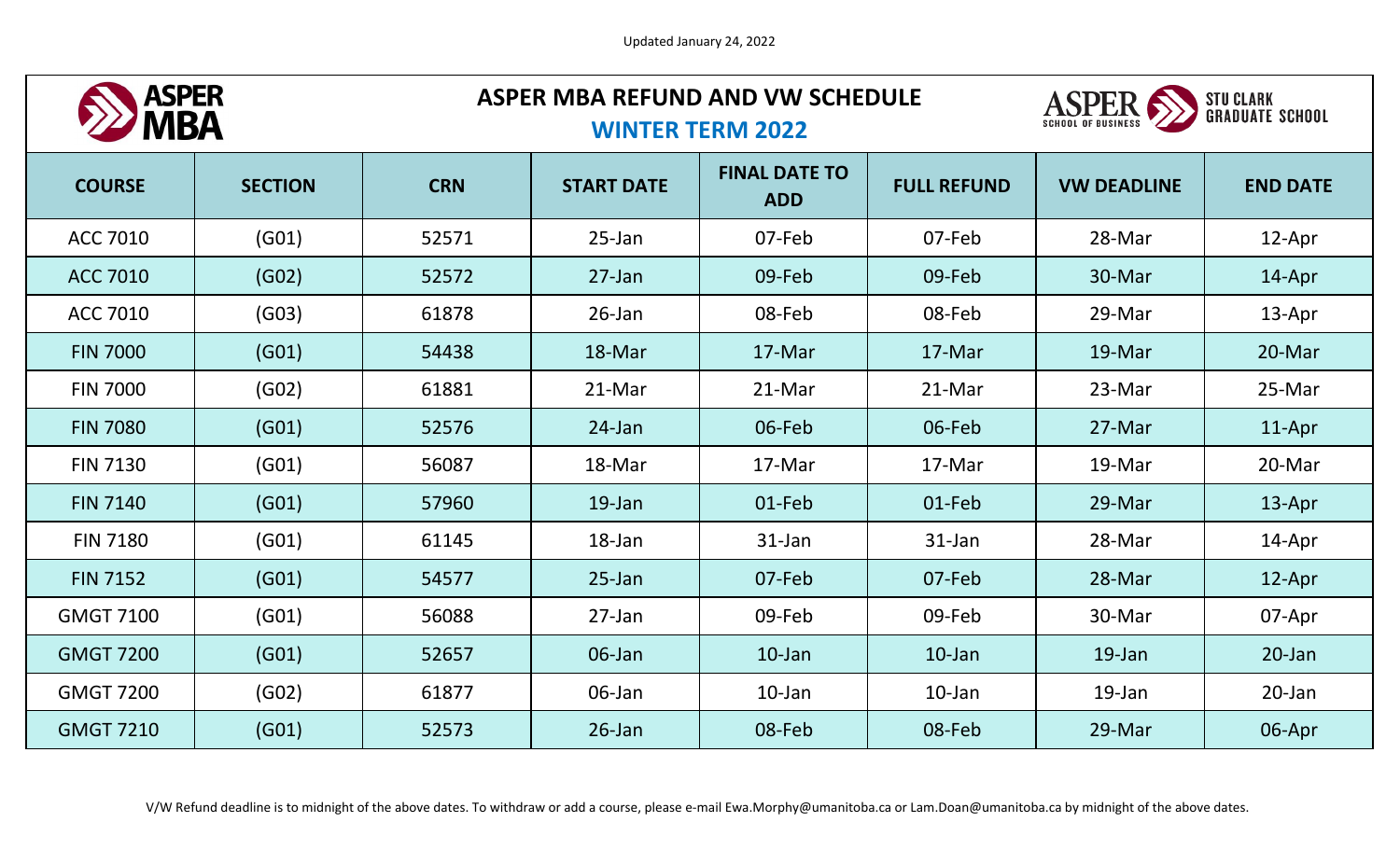

# **ASPER MBA REFUND AND VW SCHEDULE**



### **WINTER TERM 2022**

| <b>COURSE</b>    | <b>SECTION</b> | <b>CRN</b> | <b>START DATE</b> | <b>FINAL DATE TO</b><br><b>ADD</b> | <b>FULL REFUND</b> | <b>VW DEADLINE</b> | <b>END DATE</b> |
|------------------|----------------|------------|-------------------|------------------------------------|--------------------|--------------------|-----------------|
| <b>GMGT 7350</b> | (G06)          | 52575      | 24-Jan            | 06-Feb                             | 06-Feb             | 27-Feb             | 04-Apr          |
| <b>GMGT 7350</b> | (G12)          | 61228      | Last Term         | Last Term                          | Last Term          | 01-Feb             | 26-Apr          |
| <b>IDM 5120</b>  | (G01)          | 52574      | $22$ -Jan         | $21$ -Jan                          | $21$ -Jan          | $21$ -Jan          | $22$ -Jan       |
| <b>IDM 5120</b>  | (GO2)          | 53317      | $22$ -Jan         | $21$ -Jan                          | $21$ -Jan          | $21$ -Jan          | $22$ -Jan       |
| <b>IDM 5120</b>  | (GO3)          | 61959      | 22-Jan            | $21$ -Jan                          | $21$ -Jan          | $21$ -Jan          | 22-Jan          |
| <b>IDM 7090</b>  | (GO5)          | 57292      | $26$ -Jan         | 08-Feb                             | 08-Feb             | 29-Mar             | 06-Apr          |
| <b>IDM 7120</b>  | (G01)          | 52566      | 05-Feb            | 04-Feb                             | 04-Feb             | 01-Apr             | 02-Apr          |
| <b>IDM 7130</b>  | (G01)          | 52568      | 04-Mar            | 04-Mar                             | 04-Mar             | 01-Apr             | 02-Apr          |
| <b>IDM 7510</b>  | (G01)          | 51290      | 28-Jan            | 27-Jan                             | 27-Jan             | 29-Jan             | 30-Jan          |
| MIS 5120         | (G01)          | 56369      | 07-Jan            | 06-Jan                             | 06-Jan             | 06-Jan             | 22-Jan          |
| <b>MKT 7010</b>  | (G01)          | 57293      | $27$ -Jan         | 09-Feb                             | 09-Feb             | 30-Mar             | 07-Apr          |
| <b>MKT 7010</b>  | (GO2)          | 61880      | $26$ -Jan         | 08-Feb                             | 08-Feb             | 29-Mar             | 06-Apr          |
| <b>MKT 7080</b>  | (G08)          | 61173      | $25$ -Jan         | 07-Feb                             | 07-Feb             | 28-Mar             | 05-Apr          |
| <b>MSCI 5110</b> | (G01)          | 54437      | 07-Jan            | 06-Jan                             | 06-Jan             | 06-Jan             | 22-Jan          |